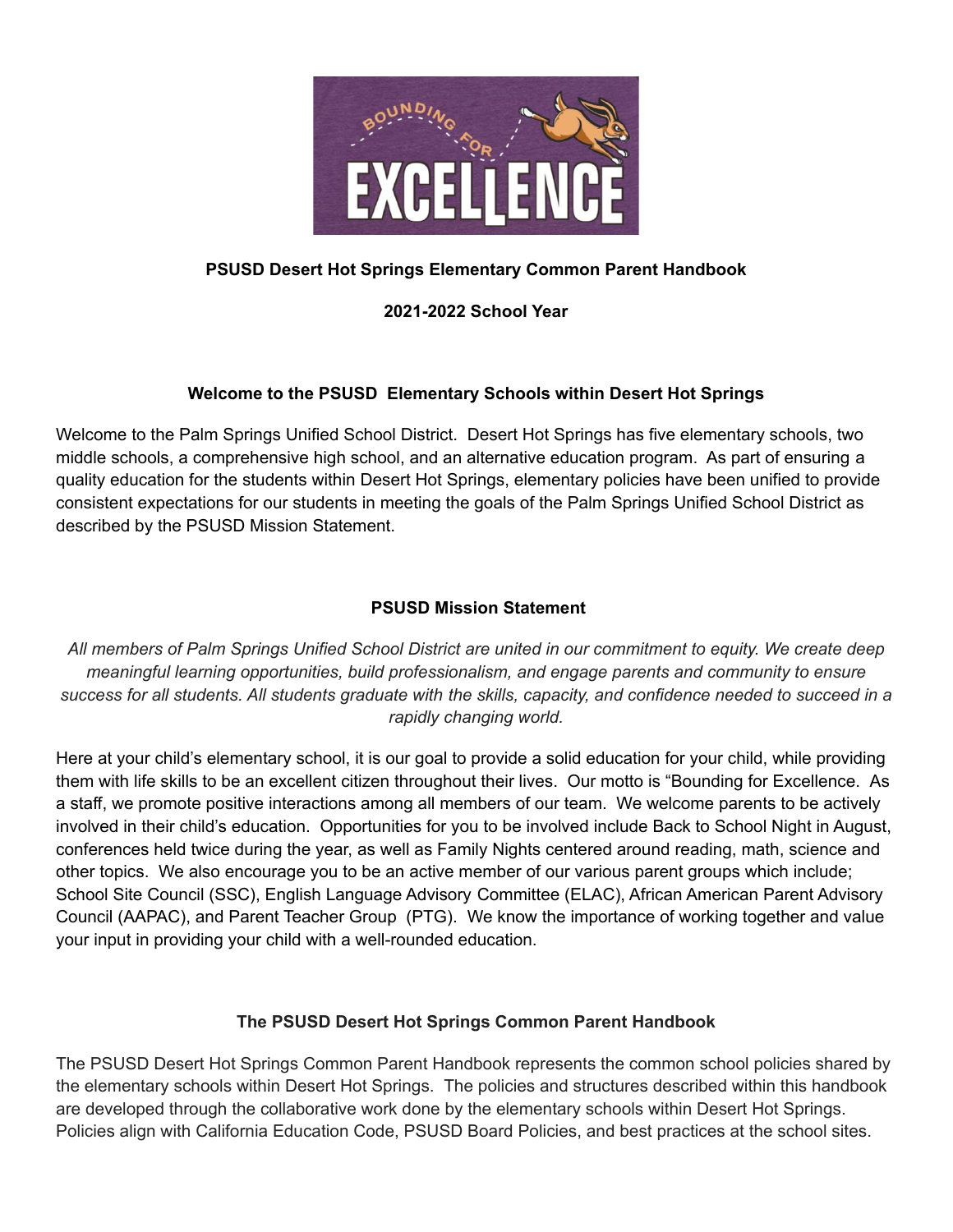Parent Handbooks are electronically distributed at the beginning of each school year and upon enrollment at a school site. Additional copies of the Parent Handbook can be requested from each school site office during the school year.

Questions regarding the Parent Handbook can be directed to the administration office at any of the PSUSD Desert Hot Springs elementary school sites.

## **School Site Contact Information**

| <b>Elementary</b><br><b>Schools</b>                                                                                               | <b>Bella Vista Elementary</b><br>65750 Avenida Jalisco<br>Desert Hot Springs, CA 92240<br>Phone: 760-251-7244<br>Fax: 760-251-7255         | <b>Bubbling Wells Elementary</b><br>67501 Camino Campanero<br>Desert Hot Springs, CA 92240<br>Phone: 760-251-7230<br>Fax: 760-251-7237 |
|-----------------------------------------------------------------------------------------------------------------------------------|--------------------------------------------------------------------------------------------------------------------------------------------|----------------------------------------------------------------------------------------------------------------------------------------|
| <b>Cabot Yerxa Elementary</b><br>67067 Desert View<br>Desert Hot Springs, CA<br>92240<br>Phone: 760-251-2223<br>Fax: 760-251-3110 | <b>Julius Corsini Elementary</b><br>68750 Hacienda Drive<br>Desert Hot Springs, CA 92240<br>Phone: 760-251-7260<br>Fax: 760-251-7263       | Two Bunch Palms<br><b>Elementary</b><br>14250 West Drive<br>Desert Hot Springs, CA 92240<br>Phone: 760-251-7220<br>Fax: 760-251-7272   |
| <b>Middle</b><br><b>Schools</b>                                                                                                   | <b>Desert Springs Middle</b><br>66755 Two Bunch Palms Trail<br>Desert Hot Springs, CA 92240<br>Phone: 760-251-7200<br>Fax: 760-251-7206    | <b>Painted Hills Middle</b><br>9250 Sonora Drive<br>Desert Hot Springs, CA 92240<br>Phone: 760-251-1551<br>Fax: 760-251-5330           |
| <b>High</b><br><b>School</b>                                                                                                      | <b>Desert Hot Springs High</b><br>65850 Pierson Blvd.<br>Desert Hot Springs, CA 92240<br>Phone: 760-288-7000<br>Fax:760-288-7010           |                                                                                                                                        |
| <b>Alternative Education</b>                                                                                                      | <b>Edward L. Wenzlaff Education Center</b><br>13070 Palm Drive<br>Desert Hot Springs, CA 92240<br>Phone: 760-329-3330<br>Fax: 760-329-6677 |                                                                                                                                        |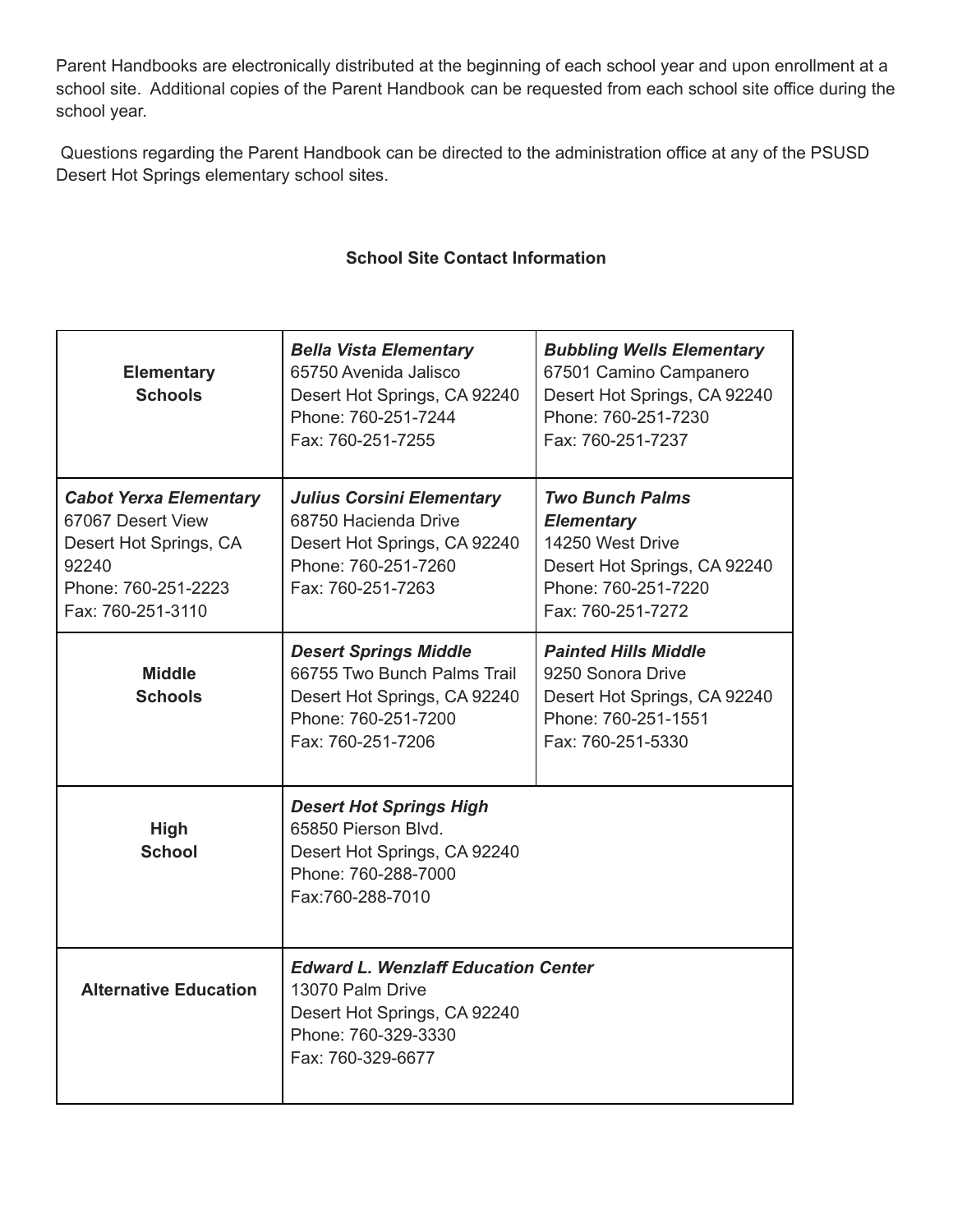#### **Student Attendance**

### Making every effort to have your child in school on time, every day, all day is one of the greatest **contributions a parent can make to their child's education.**

Compulsory laws mandate that children between the ages of 6 and 18 must attend school. The definition of "truancy" is any student who is absent or tardy from school without a valid excuse. Students who are tardy in excess of 30 minutes on any three days, in one school year, will be considered truant. Attendance interventions will be put into place for students who become classified as truant. Excessive early dismissals will also be given this classification. The compulsory attendance laws of the State of California determine whether or not an absence may be excused.

Please call the school office on the day of absence, submit the online form where available, or send a note to explain the absence. State law requires schools to have communication from the home for each absence. Reasons for absences must be reported and verified within two weeks of the date of absence.

If absences, tardy notations, and truancy become excessive, a family will need to attend a School Attendance Review Team (SART) meeting with site administration or designee. Should attendance not improve following the SART meeting, a SART meeting is missed by a family, or the attendance issues are considered egregious, the case will be referred to the Palm Springs Unified School District School Attendance Review Board (SARB) for further action. Parents of students who have habitual absences, regardless of reason, may be referred to the Riverside County District Attorney by the Child Welfare and Attendance Office.

Please remember that when you arrive late or pick up your child early it disrupts the entire class.

The compulsory attendance laws of the State of California determine whether or not an absence may be excused. The only reasons for absences to be excused are:

- 1. Illness (doctor's note is required for absences of more than three days)
- 2. Quarantine by health officer
- 3. Medical, dental, optometric, or chiropractic services for the student
- 4. Funeral for a member of the immediate family

## **Assignments for absences and Short Term Independent Study (STIS)**

Palm Springs Unified School District mandates if a child is absent for five or more days, the child's parents sign a Short-Term Independent Study Plan Contract to ensure the education process is continued during the extended absence. Please inform the office **at least one week prior** to the start of the proposed Short-Term Independent Study period.

Parents of students absent due to illness for three or more consecutive days may request assignments through the office. Teachers will make every effort to respond to the request by the following day. Students and parents should contact their school site for more information.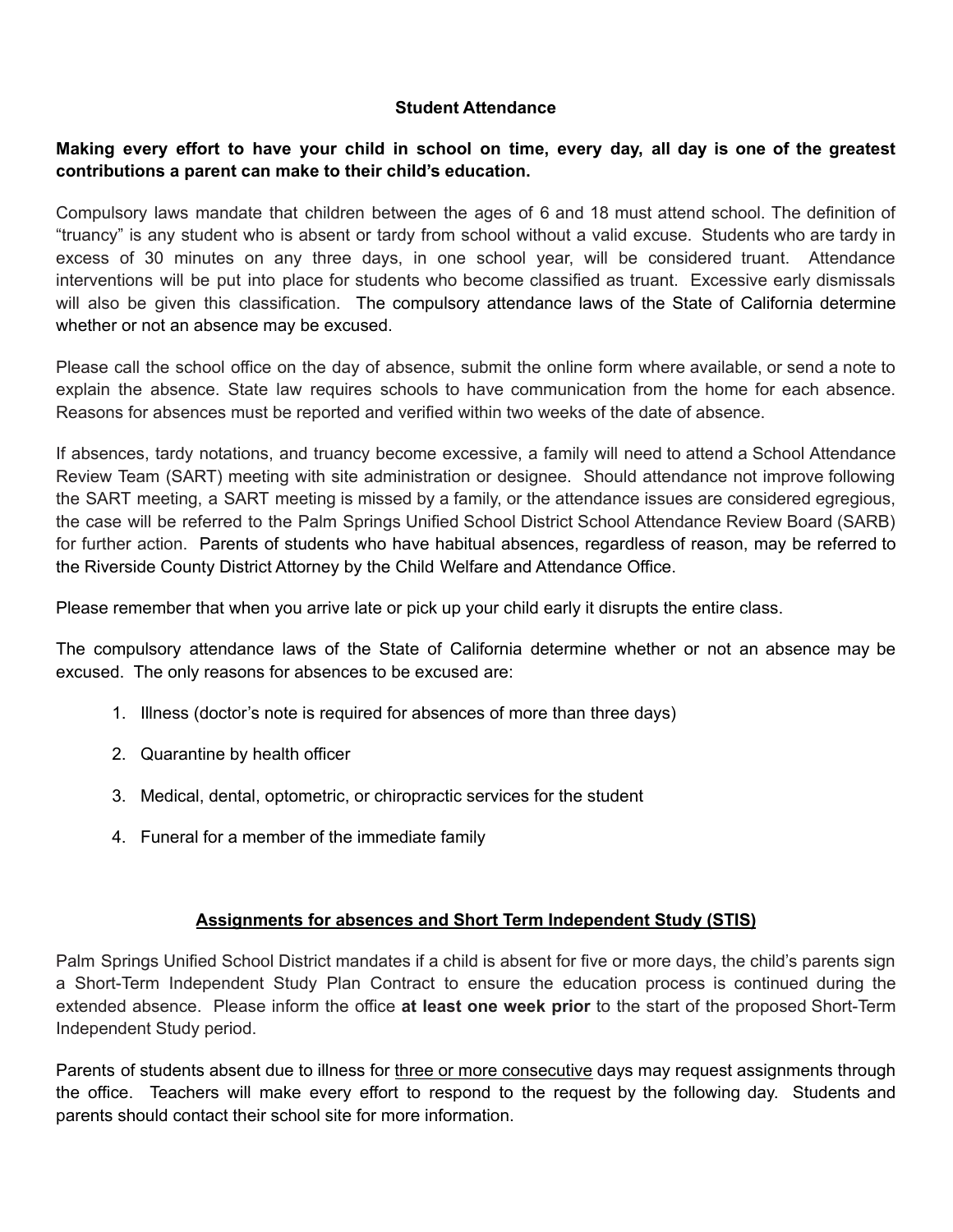## **Arrival at School**

Students must not arrive at school prior to the opening of the school site gates. Supervision is **NOT** available at any school site until the designated opening time. Students should enter campus upon arrival and not linger outside the gates.

### **Students Who Are Tardy**

If your child is being dropped off after the bell has rung, your child must check into the office and receive a tardy pass. Remember that being tardy affects your child's attendance, which can lead to a revoke in transfer or other actions taken by the school and district.

### **Early Dismissal/Leaving Campus During School Hours**

Once students arrive, they may not leave the campus until dismissal except for a legally excused reason. Parents are urged to make every effort to schedule doctor or dental appointments during non-school hours. When early dismissal is necessary, a parent or guardian must come into the office to sign the release for a student and document the reason for the early removal from school. Completion of the early excusal form is required for early release. *Students will not be released within the 15 minutes prior to dismissal due to security reasons. Students being released during recess and lunch may have an extended wait. This ensures that all adults supervising the students are able to remain in their designated areas, keeping students safe.* Excessive early dismissals will result in referral to the district SARB process regarding attendance.

### **Student Dismissal**

During student dismissal, safety is of primary concern. Following all school staff directives and dismissal plans is vital to ensuring the safety of students, family members, and staff. Students will not be released from any DHS school site 15 minutes prior to dismissal. In addition, parents or other family members MAY NOT wait in the office until the bell rings or walk through the office when the bell rings. Given that we are a closed campus, anyone on campus to pick up a student must be outside the main gates.

When picking up a child, remember to:

- Park in appropriate/legal places to walk and meet your child.
- Pick your child up at the curb per the plan issued by your child's school site. Please pull forward along the curb to pick up your student in any loading zones.
- Parking in the loading zone, fire lane or handicap parking spaces is prohibited and can result in a citation and fine. Handicap parking is designated for cars with displayed placards only.
- Crosswalks are expected to be used when crossing the street. Do not allow your child to cross in front of or between any vehicles. Parent support in demonstrating use of crosswalks is appreciated.
- Avoid blocking any school bus and/or crossing area.
- Demonstrate courtesy and safe driving while on or near our school grounds.
- Students must be picked up within 15 minutes of the dismissal bell.
- Students who have after school programs (such as interventions, clubs, or athletics) must report to their designated activity immediately following the school day.
- Late pickups are monitored by the main office. Excessive late pickups will lead to SART or Child Protective Services referrals.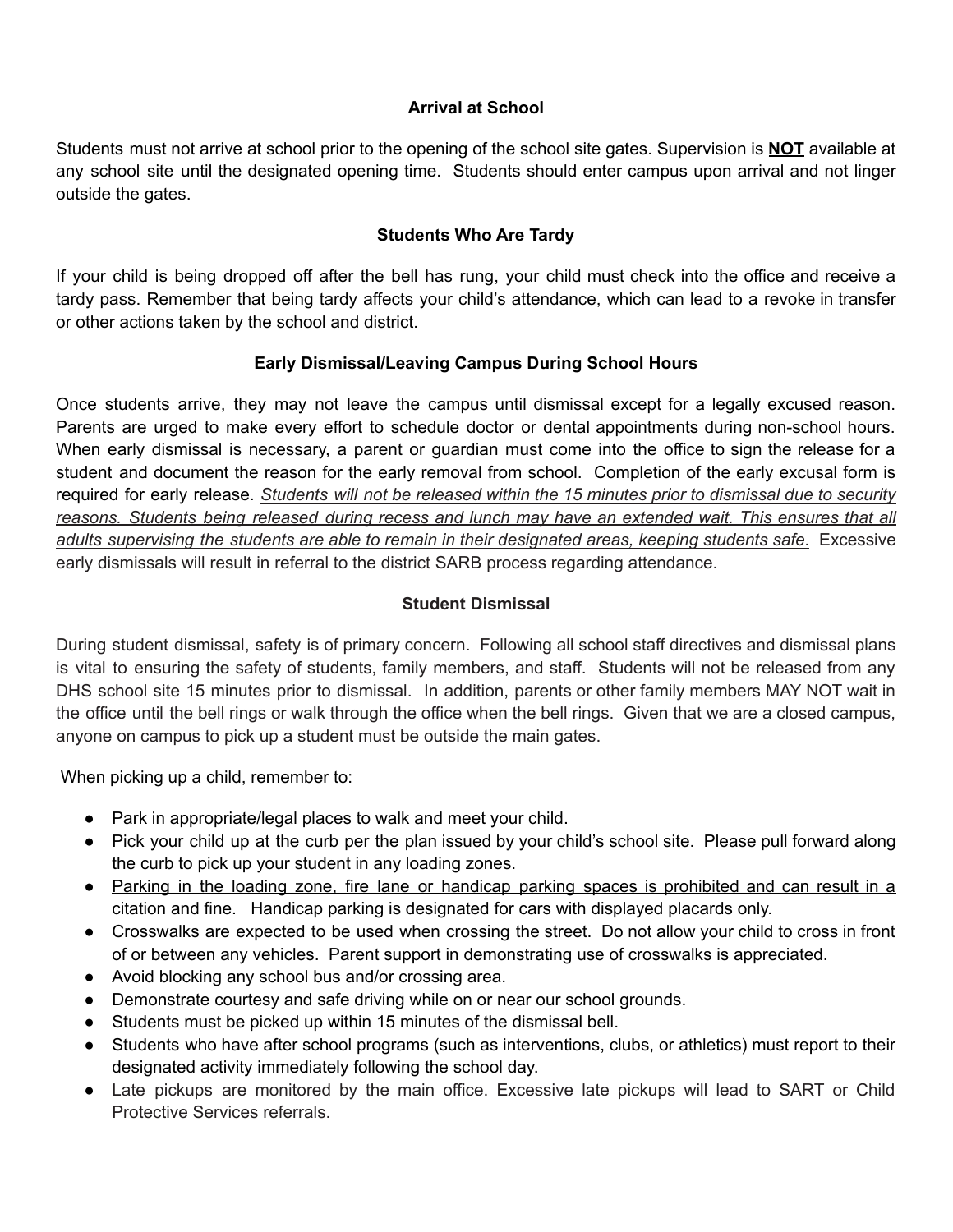### **Students Who Are Picked Up Late**

Dismissal is 3:30 on Mondays, Tuesdays, Thursdays, and Fridays. Wednesdays and minimum day dismissal is 1:05pm. The office is open until 4pm daily. If a student remains after school for more than 30 minutes, security and/or DHS Police/Sheriff will be contacted. Students who are continually picked up late will be tracked and a report will be filed with CPS. If you know you are going to be late due to an emergency, please call the office and we will be happy to work with you.

#### **Student Dress Code**

All schools enforce the Palm Springs Unified School District's Dress Code Policy. Students will be required to follow the dress code listed below at all times. Students should come to school properly prepared for participation in the educational process. Questions regarding this policy should be directed to site administration. Appropriateness of any clothing item will be determined at the discretion of site administration. See PSUSD Dress Code for more information.

- 1. Shoes must be worn at all times. Sandals must have heel straps. Flip-flops, backless shoes, or sandals are not acceptable.
- 2. Clothing, jewelry, and personal items (backpacks, fanny packs, gym bags, water bottles etc.) shall be free of writing, pictures or any other insignia which are crude, vulgar, profane, or sexually suggestive, which bear drug, alcohol, or tobacco company advertising, promotions and likenesses, or which advocate racial, ethnic, or religious prejudice.
- 3. Hat wearing privileges may be revoked for any student at any time when it is not conducive to the learning environment at the discretion of site administration.
- 4. Clothes shall be sufficient to conceal undergarments at all times.
- 5. Glasses must be appropriate for the classroom setting; prescription sunglasses which are prescribed for indoor use may be worn in class. Other types of sunglasses may be worn on campus outside of class.
- 6. Because gang-related symbols are constantly changing, items that are perceived to be gang-related apparel are prohibited.

The importance of parent participation in preventing gang violence cannot be emphasized enough. A "no-nonsense" attitude has been adopted by staff and administration to keep our schools safe and orderly. Students who may not be involved with gangs may be mistakenly associated with them by the clothing they wear. Therefore, decisions regarding acceptable dress will be made consistently and equitably on campus.

Styles of clothing may vary from school to school, and may change from year to year. Consequently, prior to disallowing the wearing or displaying of the questionable clothing, each school reserves the right to make the determination that particular styles may, in fact, disrupt the educational environment.

Violation of the dress code may warrant one or more of the following actions: parents/guardians being notified, shirts being loaned to students in lieu of inappropriate attire, and/or shirts being worn inside-out or covered with an outer garment.

## **Student Discipline**

Students are held responsible for their actions. If a student continues to exhibit unacceptable behavior at school, progressive corrective alternatives will be considered that may include suspension from school. This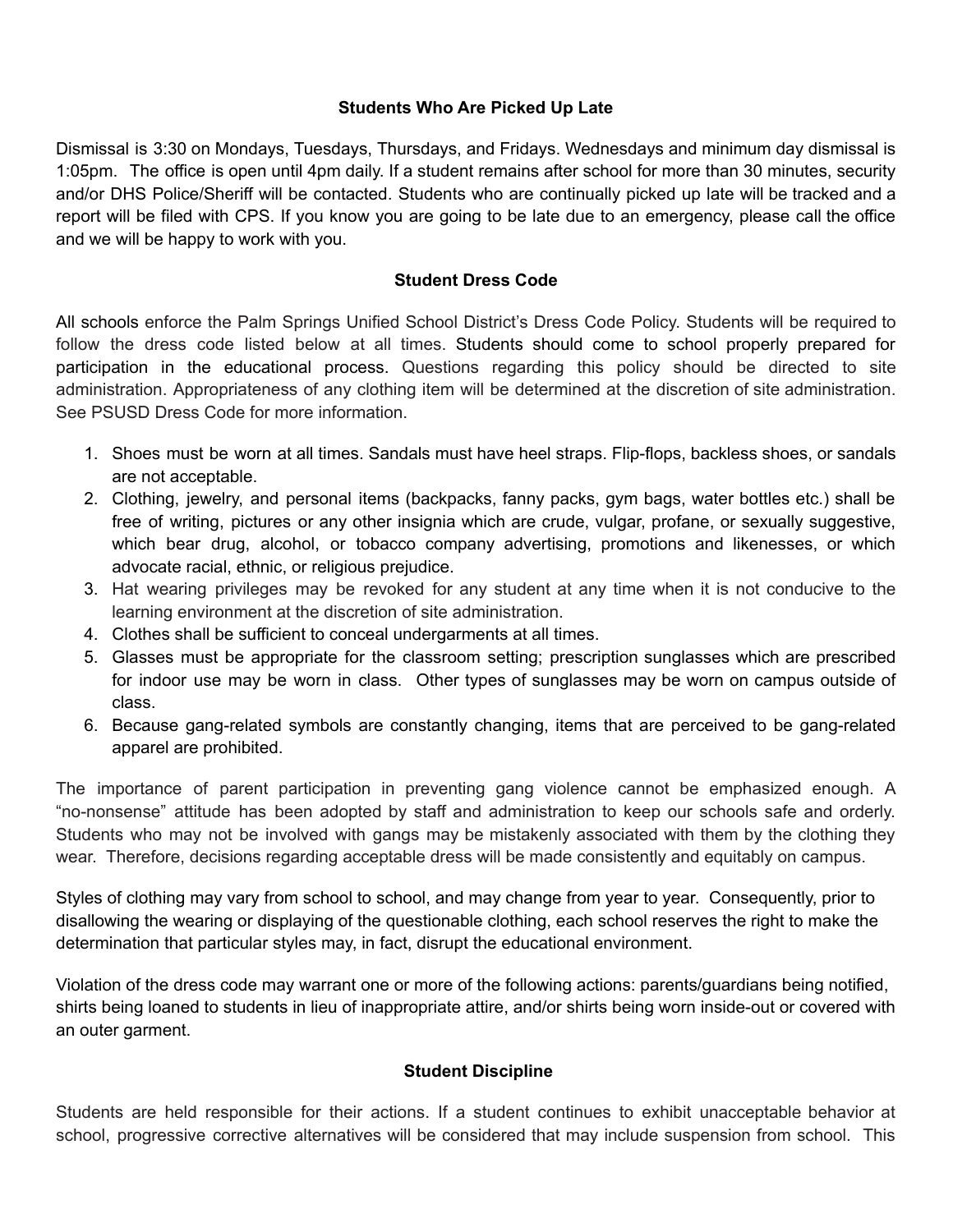includes any and all actions taking place from the time that the student leaves home until they return home in a timely manner following completion of the school day.

Interventions to support appropriate student behavior might include but not limited to:

- Counseling by the classroom teacher, another teacher, school counselor, mental health therapist, or administrator.
- Loss of privileges (e.g. loss of recess, assemblies, etc.) and/or assignment of added responsibility.
- Required participation in a structured behavior plan. Each plan will be customized to the specific need of the student in question.
- Referral to a Student Success Team to review concerns and to develop a structure for student improvement.

Things to remember…

- Students are to stay in their assigned grade level areas. Safety cannot be monitored for students leaving their designated areas without permission.
- Students will show respect for others, use good manners, play fair, and use acceptable language, and follow the directions of all school personnel.
- Students will keep their hands, feet, and objects to themselves.

Under California Education Code 48900, the following offenses are grounds for suspension and/or expulsion from school. Students may be suspended or expelled upon the first incident for the offenses listed in sections a-e.

# **Suspendable offenses include: Acts for which a student, including a student with disabilities, may be suspended or expelled shall be only those specified as follows:**

- 1. Caused, attempted to cause, or threatened to cause physical injury to another person; willfully used force or violence upon another person, except in self-defense; or committed as an aider or abettor, as adjudged by a juvenile court, a crime of physical violence in which the victim suffered great or serious bodily injury (Education Code  $48900(a)$  $48900(a)$  and (t))
- 2. Possessed, sold, or otherwise furnished any firearm, knife, explosive, or other dangerous object, unless, in the case of possession of any object of this type, the student had obtained written permission to possess the item from a certificated school employee, with the principal or designee's concurrence (Education Code [48900\(](http://www.gamutonline.net/district/palmsprings/displayPolicy/137736/5)b))
- 3. Unlawfully possessed, used, sold, otherwise furnished, or was under the influence of any controlled substance as defined in Health and Safety Code [11053](http://www.gamutonline.net/district/palmsprings/displayPolicy/149830/5)-[11058](http://www.gamutonline.net/district/palmsprings/displayPolicy/149833/5), alcoholic beverage, or intoxicant of any kind (Education Code [48900\(](http://www.gamutonline.net/district/palmsprings/displayPolicy/137736/5)c))
- 4. Unlawfully offered, arranged, or negotiated to sell any controlled substance as defined in Health and Safety Code [11053](http://www.gamutonline.net/district/palmsprings/displayPolicy/149830/5)-[11058,](http://www.gamutonline.net/district/palmsprings/displayPolicy/149833/5) alcoholic beverage, or intoxicant of any kind, and then sold, delivered, or otherwise furnished to any person another liquid, substance, or material and represented same as such controlled substance, alcoholic beverage, or intoxicant (Education Code [48900\(](http://www.gamutonline.net/district/palmsprings/displayPolicy/137736/5)d))
- 5. Committed or attempted to commit robbery or extortion (Education Code [48900\(](http://www.gamutonline.net/district/palmsprings/displayPolicy/137736/5)e))
- 6. Caused or attempted to cause damage to school property or private property (Education Code [48900\(](http://www.gamutonline.net/district/palmsprings/displayPolicy/137736/5)f))
- 7. Stole or attempted to steal school property or private property (Education Code [48900](http://www.gamutonline.net/district/palmsprings/displayPolicy/137736/5)(g))
- 8. Possessed or used tobacco or products containing tobacco or nicotine products, including, but not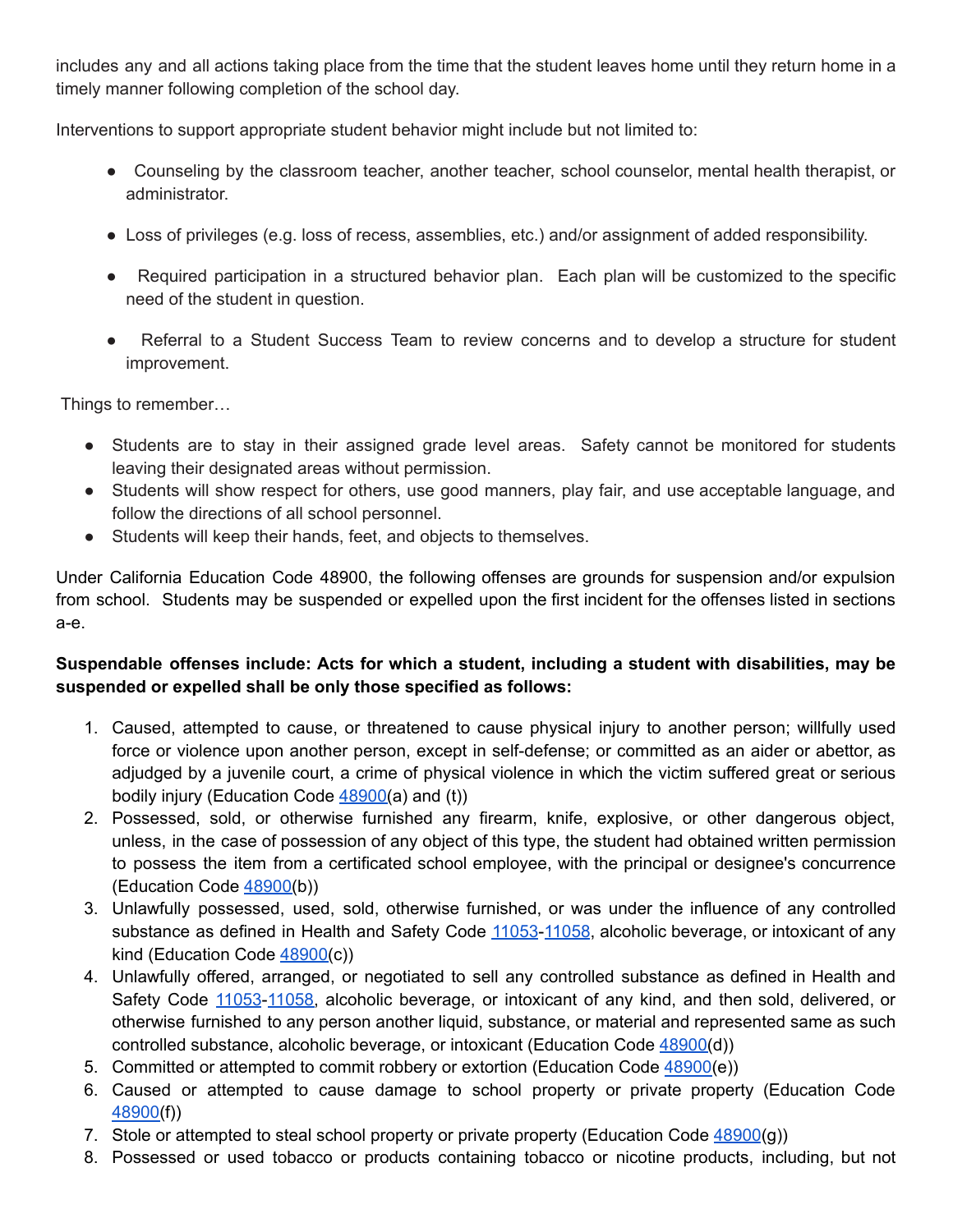limited to, cigars, cigarettes, miniature cigars, clove cigarettes, smokeless tobacco, snuff, chew packets, and betel, except that this restriction shall not prohibit a student from using or possessing his/her own prescription products (Education Code [48900\(](http://www.gamutonline.net/district/palmsprings/displayPolicy/137736/5)h))

- 9. Committed an obscene act or engaged in habitual profanity or vulgarity (Education Code [48900](http://www.gamutonline.net/district/palmsprings/displayPolicy/137736/5)(i))
- 10. Unlawfully possessed, offered, arranged, or negotiated to sell any drug paraphernalia, as defined in Health and Safety Code [11014.5](http://www.gamutonline.net/district/palmsprings/displayPolicy/150418/5) (Education Code [48900](http://www.gamutonline.net/district/palmsprings/displayPolicy/137736/5)(j))
- 11. Knowingly received stolen school property or private property (Education Code [48900](http://www.gamutonline.net/district/palmsprings/displayPolicy/137736/5)(l))
- 12. Possessed an imitation firearm (Education Code [48900\(](http://www.gamutonline.net/district/palmsprings/displayPolicy/137736/5)m))

Imitation firearm means a replica of a firearm that is so substantially similar in physical properties to an existing firearm as to lead a reasonable person to conclude that the replica is a firearm. (Education Code [48900\(](http://www.gamutonline.net/district/palmsprings/displayPolicy/137736/5)m))

- 13. Committed or attempted to commit a sexual assault as defined in Penal Code [261](http://www.gamutonline.net/district/palmsprings/displayPolicy/169326/5), [266c,](http://www.gamutonline.net/district/palmsprings/displayPolicy/226067/5) [286,](http://www.gamutonline.net/district/palmsprings/displayPolicy/169686/5) [288,](http://www.gamutonline.net/district/palmsprings/displayPolicy/169700/5) [288a](http://www.gamutonline.net/district/palmsprings/displayPolicy/169687/5), or 289, or committed a sexual battery as defined in Penal Code [243.4](http://www.gamutonline.net/district/palmsprings/displayPolicy/169626/5) (Education Code [48900\(](http://www.gamutonline.net/district/palmsprings/displayPolicy/137736/5)n))
- 14. Harassed, threatened, or intimidated a student who is a complaining witness or witness in a school disciplinary proceeding for the purpose of preventing that student from being a witness and/or retaliating against that student for being a witness (Education Code  $48900(0)$  $48900(0)$ )
- 15. Unlawfully offered, arranged to sell, negotiated to sell, or sold the prescription drug Soma (Education Code [48900\(](http://www.gamutonline.net/district/palmsprings/displayPolicy/137736/5)p))
- 16. Engaged in, or attempted to engage in, hazing (Education Code [48900](http://www.gamutonline.net/district/palmsprings/displayPolicy/137736/5)(q))

Hazing means a method of initiation or pre-initiation into a student organization or body, whether or not the organization or body is officially recognized by an educational institution, which is likely to cause serious bodily injury or personal degradation or disgrace resulting in physical or mental harm to a former, current, or prospective student. Hazing does not include athletic events or school-sanctioned events. (Education Code [48900\(](http://www.gamutonline.net/district/palmsprings/displayPolicy/137736/5)q))

17. Engaged in an act of bullying (Education Code [48900\(](http://www.gamutonline.net/district/palmsprings/displayPolicy/137736/5)r))

Bullying means any severe or pervasive physical or verbal act or conduct, including communications made in writing or by means of an electronic act, directed toward one or more students that has or can reasonably be predicted to have the effect of placing a reasonable student in fear of harm to himself/herself or his/her property; cause the student to experience a substantially detrimental effect on his/her physical or mental health; or cause the student to experience substantial interferences with his/her academic performance or ability to participate in or benefit from the services, activities, or privileges provided by a school. (Education Code [48900\(](http://www.gamutonline.net/district/palmsprings/displayPolicy/137736/5)r))

Bullying shall include any act of sexual harassment, hate violence, or harassment, threat, or intimidation, as defined in Education Code [48900.2](http://www.gamutonline.net/district/palmsprings/displayPolicy/132221/5), [48900.3](http://www.gamutonline.net/district/palmsprings/displayPolicy/132222/5), or 48900.4 and below in items #1-3 of "Additional Grounds for Suspension and Expulsion: Grades 4-12," that has any of the effects described above on a reasonable student.

Bullying also includes an act of cyber sexual bullying by a student through the dissemination of, or the solicitation or incitement to disseminate, a photograph or other visual recording that depicts a nude, semi-nude, or sexually explicit photograph or other visual recording of an identifiable minor, when such dissemination is to another student or to school personnel by means of an electronic act and has or can be reasonably predicted to have one or more of the effects of bullying described above. Cyber sexual bullying does not include a depiction, portrayal, or image that has any serious literary, artistic, educational, political, or scientific value or that involves athletic events or school-sanctioned activities.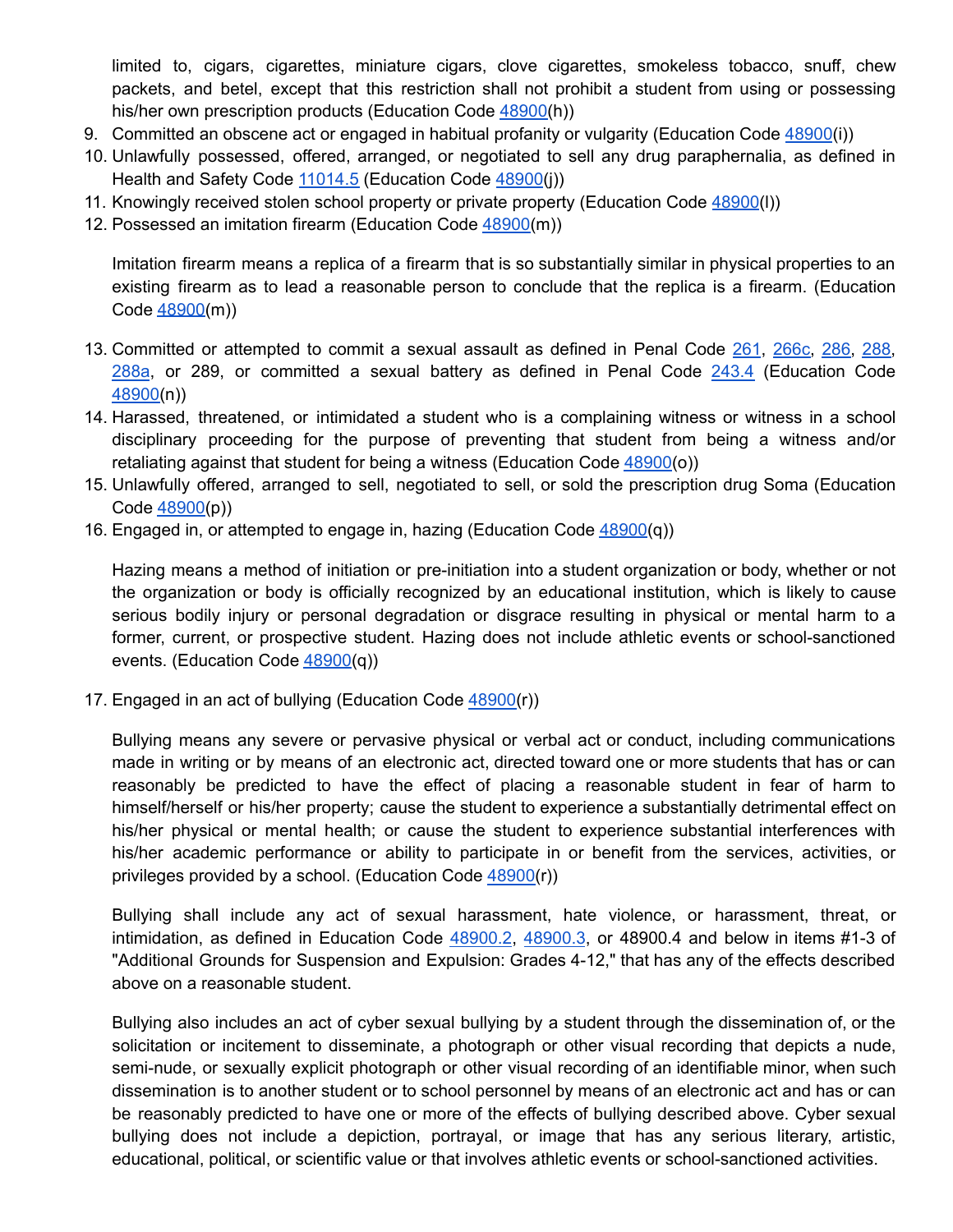Electronic act means the creation or transmission of a communication originated on or off school site, including, but not limited to, a message, text, sound, image, or post on a social network Internet web site, by means of an electronic device, including, but not limited to, a telephone, wireless telephone, or other wireless communication device, computer, or pager. A post on a social network Internet web site shall include, but is not limited to, the posting or creation of a burn page or the creation of a credible impersonation or false profile for the purpose of causing a reasonable student any of the effects of bullying described above. (Education Code [48900\(](http://www.gamutonline.net/district/palmsprings/displayPolicy/137736/5)r))

Reasonable student means a student, including, but not limited to, a student who has been identified as a student with a disability, who exercises average care, skill, and judgment in conduct for a person of his/her age, or for a person of his/her age with his/her disability. (Education Code [48900](http://www.gamutonline.net/district/palmsprings/displayPolicy/137736/5)(r))

- 18. Aided or abetted the infliction or attempted infliction of physical injury on another person, as defined in Penal Code [31](http://www.gamutonline.net/district/palmsprings/displayPolicy/250705/5) (Education Code [48900](http://www.gamutonline.net/district/palmsprings/displayPolicy/137736/5)(t))
- 19. Made terrorist threats against school officials and/or school property (Education Code [48900.7](http://www.gamutonline.net/district/palmsprings/displayPolicy/137640/5))

A terrorist threat includes any written or oral statement by a person who willfully threatens to commit a crime which will result in death or great bodily injury to another person or property damage in excess of \$1,000, with the specific intent that the statement is to be taken as a threat, even if there is no intent of actually carrying it out. (Education Code [48900.7](http://www.gamutonline.net/district/palmsprings/displayPolicy/137640/5))

### **Additional Grounds for Suspension and Expulsion: Grades 4-12**

A student in grades 4-12 shall be subject to suspension or recommendation for expulsion when it is determined that he/she:

1. Committed sexual harassment as defined in Education Code [212.5](http://www.gamutonline.net/district/palmsprings/displayPolicy/138759/5) (Education Code [48900.2](http://www.gamutonline.net/district/palmsprings/displayPolicy/132221/5))

Sexual harassment means conduct which, when considered from the perspective of a reasonable person of the same gender as the victim, is sufficiently severe or pervasive as to have a negative impact upon the victim's academic performance or to create an intimidating, hostile, or offensive educational environment. (Education Code [212.5](http://www.gamutonline.net/district/palmsprings/displayPolicy/138759/5), [48900.2](http://www.gamutonline.net/district/palmsprings/displayPolicy/132221/5))

(cf. [5145.7](http://www.gamutonline.net/district/palmsprings/displayPolicy/436704/5) - Sexual Harassment)

2. Caused, attempted to cause, threatened to cause, or participated in an act of hate violence as defined in Education Code [233](http://www.gamutonline.net/district/palmsprings/displayPolicy/226219/5) (Education Code [48900.3\)](http://www.gamutonline.net/district/palmsprings/displayPolicy/132222/5)

Hate violence means any act punishable under Penal Code [422.6,](http://www.gamutonline.net/district/palmsprings/displayPolicy/169695/5) [422.7](http://www.gamutonline.net/district/palmsprings/displayPolicy/169368/5), or 422.75. Such acts include injuring or intimidating a victim, interfering with the exercise of a victim's civil rights, or damaging a victim's property because of the victim's race, ethnicity, religion, nationality, disability, gender, gender identity, gender expression, or sexual orientation; a perception of the presence of any of those characteristics in the victim; or the victim's association with a person or group with one or more of those actual or perceived characteristics. (Education Code [233;](http://www.gamutonline.net/district/palmsprings/displayPolicy/226219/5) Penal Code [422.55\)](http://www.gamutonline.net/district/palmsprings/displayPolicy/352313/5)

(cf. [5145.9](http://www.gamutonline.net/district/palmsprings/displayPolicy/436708/5) - Hate-Motivated Behavior)

3. Intentionally engaged in harassment, threats, or intimidation against district personnel or students that is sufficiently severe or pervasive to have the actual and reasonably expected effect of materially disrupting classwork, creating substantial disorder, and invading the rights of school personnel or students by creating an intimidating or hostile educational environment (Education Code [48900.4\)](http://www.gamutonline.net/district/palmsprings/displayPolicy/132223/5)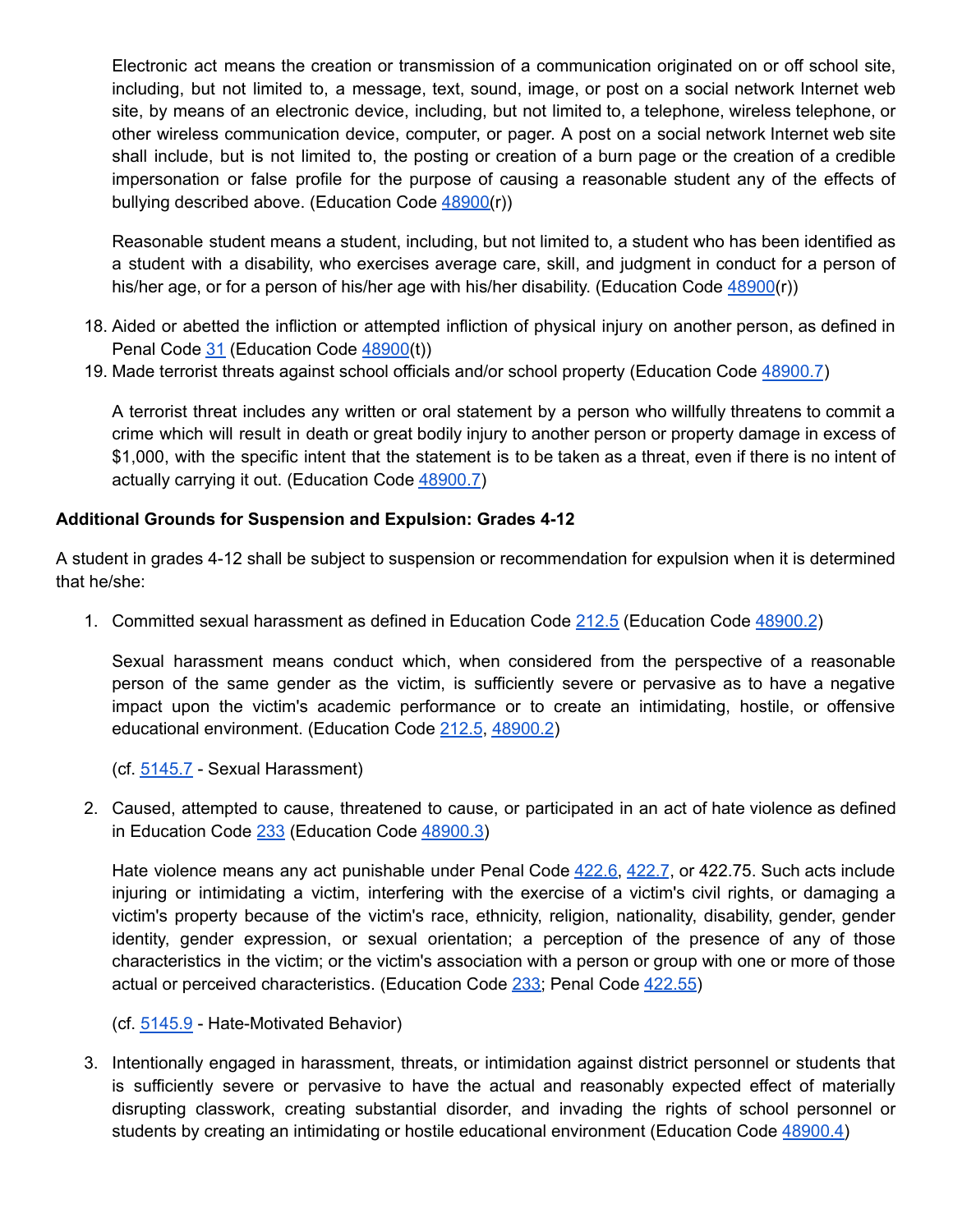No student may be suspended for disruption or willful defiance, except by a teacher pursuant to Education Code [48910.](http://www.gamutonline.net/district/palmsprings/displayPolicy/132235/) (Education Code [48900](http://www.gamutonline.net/district/palmsprings/displayPolicy/137736/))

**Progressive Discipline: Progressive discipline seeks concurrent accountability and behavior change. The goal of progressive discipline is prevention of a recurrence of negative behavior by helping students learn from their mistakes.** It is the training that develops self-control, character, orderliness, and efficiency. It is the key to good conduct and proper consideration for other people. Students are expected to follow acceptable standards of good behavior and to demonstrate good citizenship at all times. Our policies include programs of rewards and honors for appropriate behavior. Students who are unable to follow these standards will receive consequences for their actions.

| <b>Examples of Minor Rule Violations</b>                                                                                                                                                                                                                                                                                                                                                                                                                                                                                                                                                          | <b>Examples of Major Rule Violations</b>                                                                                                                                                                                                                                                                                                                                                                                                                                                                                                                                                                                                                                                                                                         |
|---------------------------------------------------------------------------------------------------------------------------------------------------------------------------------------------------------------------------------------------------------------------------------------------------------------------------------------------------------------------------------------------------------------------------------------------------------------------------------------------------------------------------------------------------------------------------------------------------|--------------------------------------------------------------------------------------------------------------------------------------------------------------------------------------------------------------------------------------------------------------------------------------------------------------------------------------------------------------------------------------------------------------------------------------------------------------------------------------------------------------------------------------------------------------------------------------------------------------------------------------------------------------------------------------------------------------------------------------------------|
| (include but not limited to)                                                                                                                                                                                                                                                                                                                                                                                                                                                                                                                                                                      | (include but not limited to)                                                                                                                                                                                                                                                                                                                                                                                                                                                                                                                                                                                                                                                                                                                     |
| Gum chewing<br>Food (all food items to be consumed<br>during approved eating times $-$ no<br>exceptions)<br>Candy<br><b>Tardies</b><br>Horseplay/rough-housing (without<br>intent to fight)<br>Dress code (no bra straps showing,<br>$\bullet$<br>shorts must be of reasonable length,<br>beanies taken off in buildings, and no<br>bare midriffs)<br>Indirect profanity/verbal abuse<br>Defiance/disrespect (passive<br>defiance)<br>Electronic Device (possession or<br>minor use)<br><b>Bus Tickets</b><br>Not bringing materials on multiple<br>days, even after teacher has provided<br>them | Fighting (or pushing with intent to<br>fight)<br><b>Bullying/Sexual Harassment (Includes</b><br>$\bullet$<br>cyber)<br>Weapons/Dangerous Object<br>$\bullet$<br>Drugs/Alcohol/Tobacco/Paraphernalia<br>$\bullet$<br>Habitual Defiance/Disrespect<br>$\bullet$<br>(48900k)<br><b>Active Defiance/Disruption</b><br>$\bullet$<br>Graffiti/Damage to school or personal<br>property<br>Directed Profanity at any adult<br>$\bullet$<br>Fire alarms/False Emergency<br>$\bullet$<br>reports/Terrorist threats/Tampering<br>with Safety Equipment<br><b>Gang Activity/Emulation</b><br>Recording/Publicizing Fighting or<br>other inappropriate activities<br>Stealing/Theft<br>Multiple minor offenses committed<br>simultaneously and/or repeatedly |

#### **Restricted items**

#### **Electronics**

*All Desert Hot Springs Elementary Schools and the Palm Springs Unified School District assume no responsibility for lost, damaged, or stolen personal property including any electronic device.*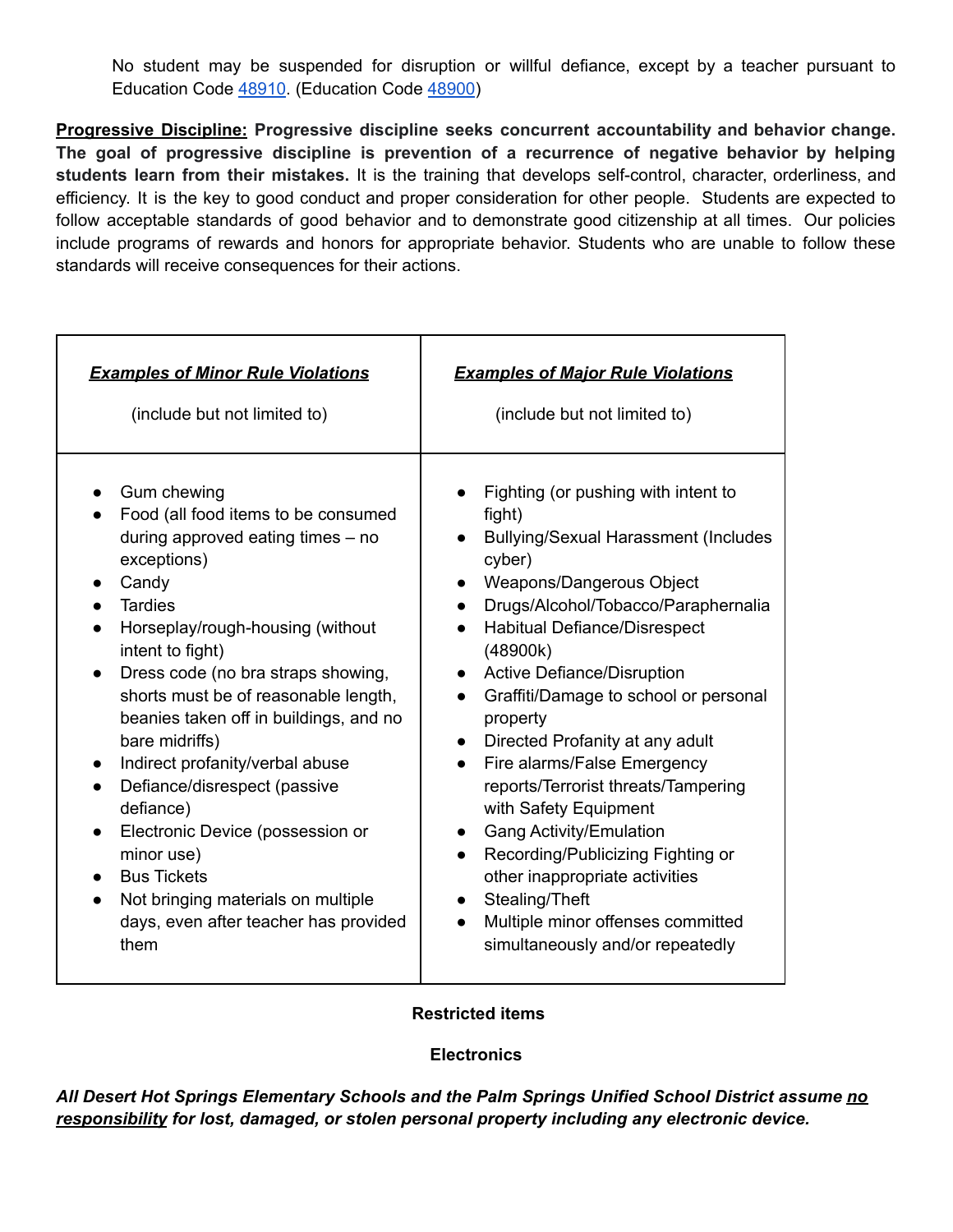**Cell phones must be turned off and put away during the school day.** All personal electronic devices are prohibited for use during class/instructional time unless authorized by the teacher. All camera use, including cell phone cameras, is prohibited. Any time a personal electronic device is confiscated a parent may be required to come to the office to sign & pick it up and meet with an administrator.

## **Toys and Playground Equipment**

Toys from home, including playground equipment, are not permitted at school. Such items may be confiscated and may be returned at a later date. Playground equipment will be provided by the school.

#### **Other Restricted Items**

Students may NOT bring the following items to school:

- Permanent markers
- White-out
- Candy
- Gum
- Scissors
- Bottled Glue
- Cameras
- Any aerosol can or glass (perfume, spray deodorant, etc.)
- Rubber bands
- Trading cards
- **Balloons**

Other items may be included on the restricted items list. Please direct questions regarding restricted items to the administration office at the school.

### **Bus Access and Conduct**

Eligibility for riding the school bus is determined by the PSUSD Transportation Department. Transportation zones are established by PSUSD policy. Bus transportation to and from school is a district provided service, not an educational right. Appropriate behavior is expected at all times when riding the bus. Additional information can be found at: <https://www.psusd.us/Page/4536>

#### **Medication**

Medication cannot be given at school unless there is a Physician's Recommendation for medication form completed by the parent and the doctor. These forms are available in the school office. No medication may be dispensed unless it is in the original prescription container with the child's name. Medications (prescription or over-the-counter) are not allowed to be carried by students unless authorized by the school nurse and administration. The school nurse will verify all medication forms and procedures. Questions regarding medication issues should be directed to the school nurse.

### **Bikes / Scooters / Skateboards**

Students who ride a bicycle or use a skateboard or scooter as transportation to and from school are expected to follow the law and wear a helmet. Bicycles, scooters, and skateboards must be secured in the bike rack area with a chain and lock brought from the student's home. The school is not responsible for damage or theft of a bicycle, scooter, skateboard. Students are not allowed to ride their bicycles, skateboards or scooters on campus at any time. Dangerous or unsafe riding of bikes, skateboards, scooters, or other devices will result in confiscation and a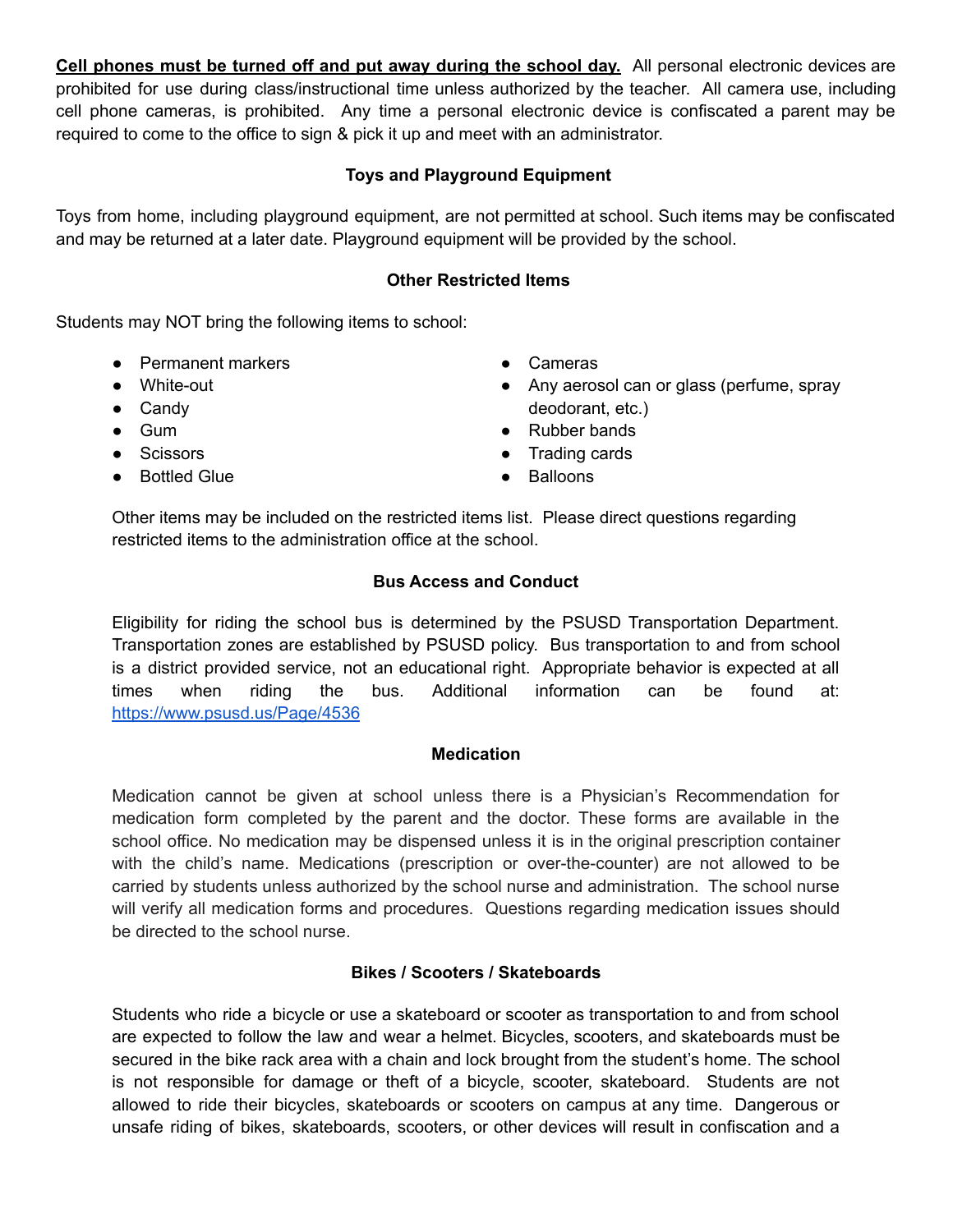parent conference. Remember the law says that anyone under 18 years of age MUST HAVE A HELMET.

## **Wellness Policy**

Palm Springs Unified School District's Wellness Policy emphasizes healthy foods and healthy eating habits. For a copy of this policy, please visit the following district links: **[English](http://district.schoolnutritionandfitness.com/palmspringsusd/files/PSUSD%20Wellness%20Policy%202017%20Final%20Copy%20Use%20this%20one.pdf) Link**, [Spanish](http://district.schoolnutritionandfitness.com/palmspringsusd/files/Wellness%20Policy%202017%20Spanish.pdf) Link. When packing lunch for your child, please select healthy foods such as fruits, vegetables, nuts, and other low fat and low sodium food items. All food items distributed through the school cafeteria have been approved by PSUSD Nutrition Services for student consumption. **The following items are strongly discouraged:**

- **caffeinated drinks**
- **high-energy drinks or snacks**
- **"fast food" brought in for lunch**
- **foods that transfer stains or dyes to other surfaces (i.e. Hot Cheetos, Takis)**

Additional foods may be restricted due to health concerns, changes in the PSUSD Wellness Policy, or other reasons as determined by site administration. For the health and safety of everyone, students are not allowed to share food on campus.

## **Classroom Celebration/Parties and Fundraisers**

Reference the wellness policy highlights (link to policy highlights [document](http://district.schoolnutritionandfitness.com/palmspringsusd/files/WP%20Summary%20Foods%20Highlights.pdf)).

No birthday celebrations will be allowed in the classrooms or on campus. This includes food items, balloons or other celebratory items. If you would like to send a goody bag with non food items, you may do so with prior approval from the teacher. If your child's teacher decides to have a monthly celebration, he/she will notify parents on what items they may bring. Any food items that are brought to the office without prior approval from the teacher will be sent back with the person delivering. No exceptions will be made.

## **Visitor Policies**

Parent/Guardian visitors are welcome at our schools, but must adhere to the policies in place since we are a Closed Campus. Students benefit in many ways from parent involvement. The following are requirements to ensure safe and successful visits for parents, teachers, and students.

• You may not drop in for an unscheduled classroom visit. Please speak to your child's teacher to make arrangements for the date and time of your visit well in advance.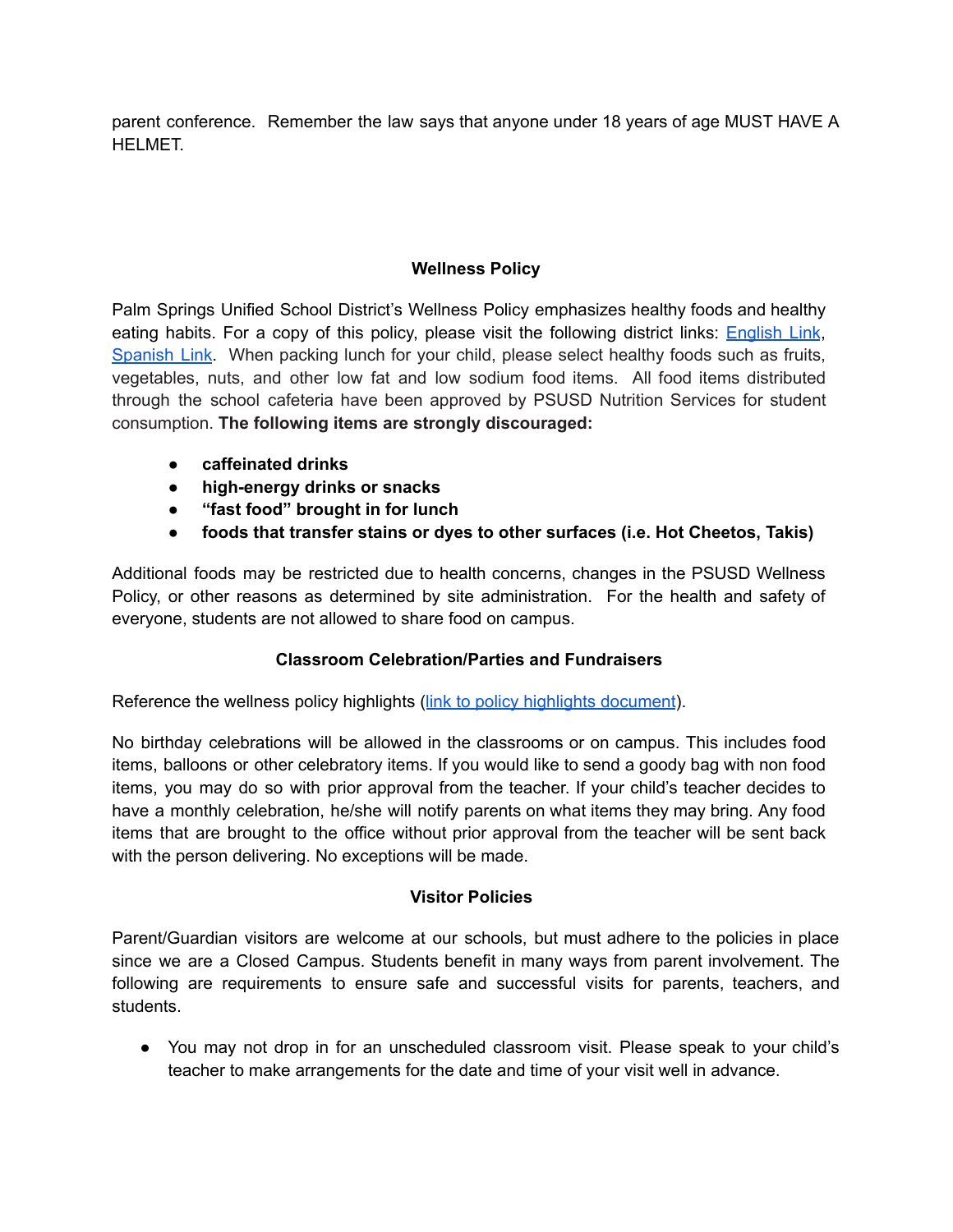- For conferences or discussion regarding your child, please arrange for a conference time that will not interfere with classroom instruction.
- All visitors must sign in at the school office and provide government issued photo identification before going to a classroom. A badge or pass will be provided to allow access on campus. The pass/badge must be visibly displayed.
- Visitors may not bring additional children with them while they are visiting a class during instructional time.
- Inappropriate attire or behavior, as determined by administration, may be a reason to deny access to the school grounds.
- Classroom visits should be limited to 60 minutes or less unless other arrangements have been made with site administration.
- Visitors may be accompanied by an administrator

All individuals on campus are asked to comply with the requests and directions given by school personnel during their visit. Individuals determined by site administration as acting in an inappropriate manner will be asked to leave school grounds and may be banned from the campus if problems persist.

# **Volunteer Policy (when allowed per County Health Regulations)**

We welcome parent volunteers to our schools. There are two types of Volunteers, Supervisory and Non-Supervisory.

**Non-Supervisory Volunteer-** A volunteer that is never left alone with students. No fingerprint clearance required. i.e. classroom/office assistance.

**Supervisory Volunteer -** A volunteer serving alone as a supervisor to students. i.e. driving students, field trips, tutoring, or any supervision away from the certificated teacher or approved supervisory employee.

The volunteer needs to complete the following steps:

- Complete online Volunteer Application (**[http://volunteers.psusd.us\)](http://volunteers.psusd.us)**
- Copy of current U.S. Identification is required
- Complete Mandated Reporter Training (**recommended, but not required**)
- Current CA Driver's License (**for Supervisory Volunteers Only**)
- Copy of live scan criminal background check clearance (**for Supervisory Volunteers Only**)
- Provide copies of immunizations against Pertussis (Whooping Cough), Measles, and Influenza to Human Resources (**for Early Childhood Education Volunteers Only**)

Questions about this policy can be directed to the school Principal.

# **Health Screenings for Students and Staff:**

Staff and students are required to self-screen for symptoms of COVID-19 at home daily. Staff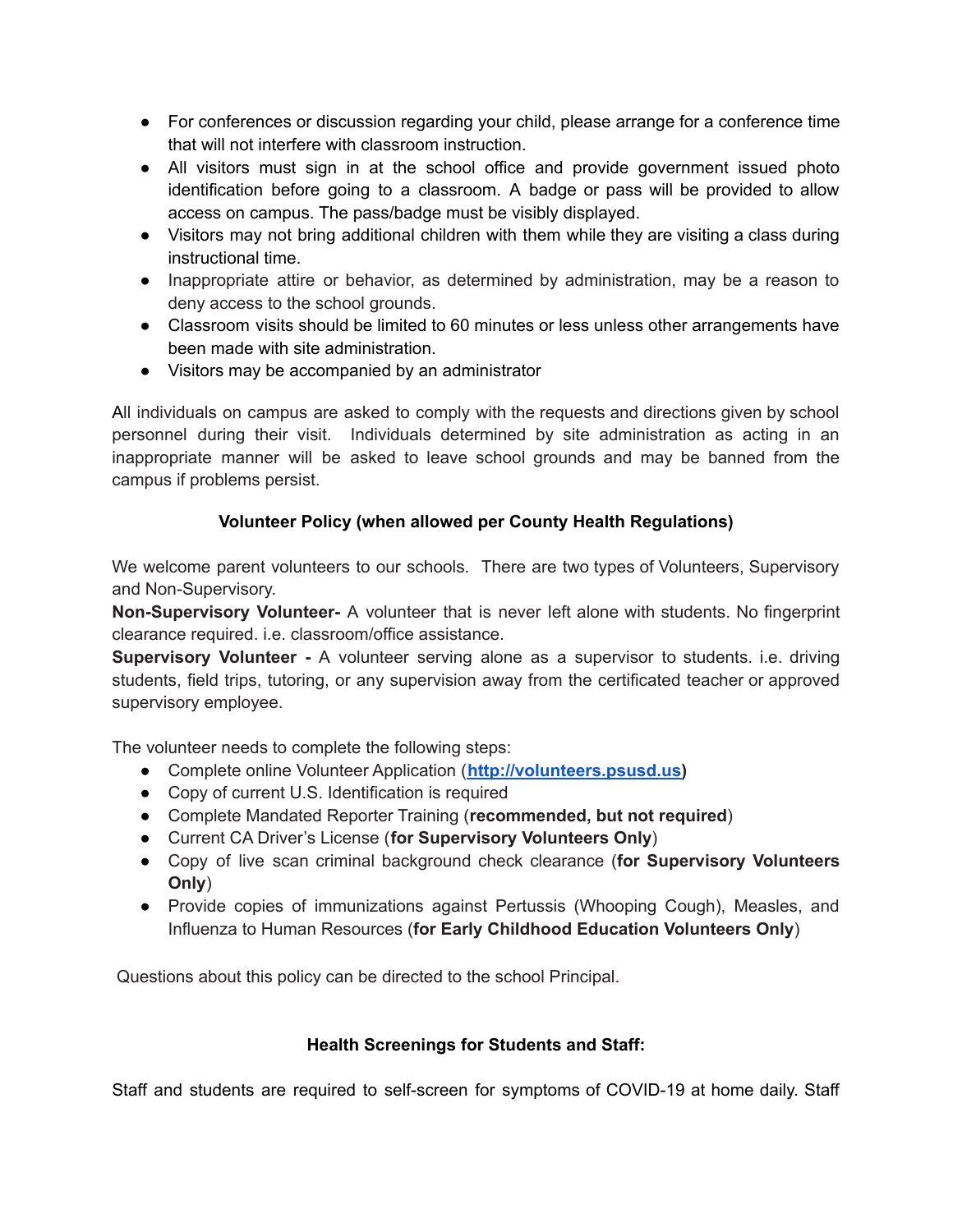will utilize the HealthTrac program to identify potential cases. It is recommended that an individual not attend work/school if they are feeling any of the symptoms of COVID-19. Parents will agree via the Parent Acknowledgement Form to monitor for symptoms daily prior to arriving to school and keep the student at home if symptomatic

- If any symptoms of COVID-19 are exhibited, the student/staff must remain at home
- Any student/staff who have been diagnosed with COVID-19 in the previous 10 days or have been in direct contact with a confirmed positive case within the last 14 days will be required to remain at home
- COVID-19 affects people in different ways. Infected people have reported a wide range of symptoms, from mild symptoms to severe illness. Signs of illness can include:
	- Fever (greater than 100.4) or chills
	- Cough
	- Shortness of breath or difficulty breathing
	- Fatigue
	- Muscle or body aches
	- Headache
	- Loss of taste or smell
	- Sore throat
	- Nasal congestion or runny nose -Nausea, vomiting, or diarrhea
- Any staff or student who exhibits symptoms of COVID-19 while at school will be immediately directed to the CARE room for isolation and health screening. If deemed necessary, the parent will be notified and the student will be sent home.

## **CARES/Isolation Room**

When a student is identified as showing symptoms of COVID-19, they will be immediately directed to the CARES/Isolation Room where they will be assessed by a trained staff member or nurse. The student will be required to wear a mask, if not exempt. If deemed necessary, the parent/guardian/emergency contact will be contacted for pick up. Students may be required to remain off campus for up to 10 days after symptom development.

- The CARES/isolation room will be a separate space from the student health office to ensure that well children are not interacting with potential COVID positive students
- A trained staff member will always supervise the students to ensure safety
- Students will be required to wear a mask, if able. A mask will be provided to the student if necessary. Staff will wear appropriate PPE as required by Cal-OSHA.
- No parents or unauthorized persons will be allowed to enter the CARE room

# **Student Illness or Injury**

If your child becomes ill or injured at school, the school will contact you to pick up your child for your own observation or examination by your family physician. If we cannot reach a parent and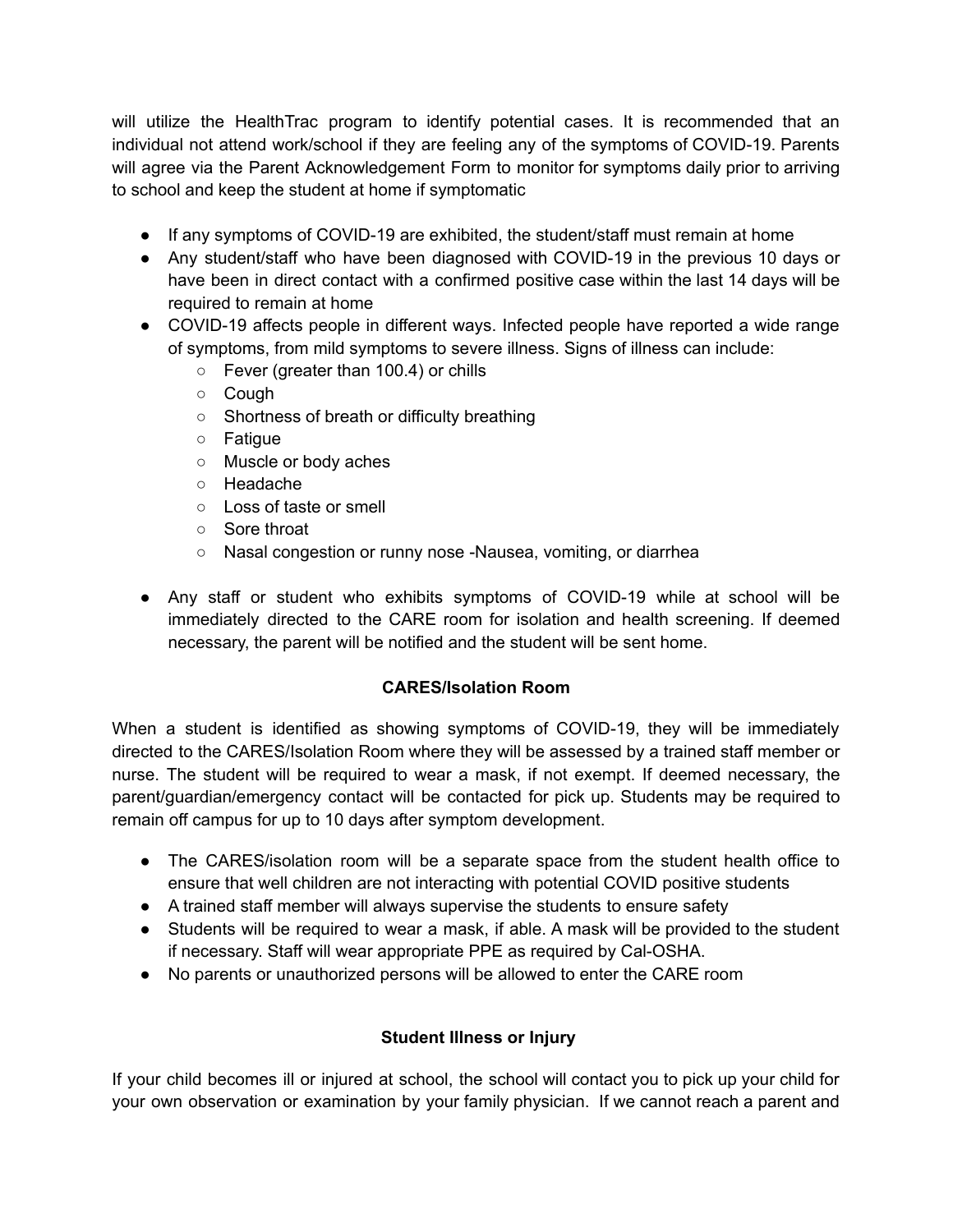or guardian, the student will be discharged to a person named on the emergency card. Ill or injured students cannot remain at school. Under emergency circumstances, the school may contact emergency services to tend to the child. *It is important for parents to keep medical emergency cards up to date in case a parent or designated alternate adult needs to be called.*

## **Breakfast/Lunch Conduct**

Throughout Desert Hot Springs schools, proper student conduct is expected during breakfast and lunch periods. General rules are as follows:

- Students are to sit in designated and approved locations.
- Students are to clean up all trash and debris after eating.
- Students should eat their own food and not share with others.
- Students are expected to act safely, responsibly, and respectfully with adults and peers.
- Once dismissed from the eating area, students must remain in designated areas through the completion of the breakfast or lunch period.

Rules for cafeteria conduct are posted at each site. Rules regarding mealtimes are reviewed with students throughout the school year.

## **Playground and Blacktop Rules**

For elementary school playgrounds and blacktop areas, rules must be followed to ensure student safety. Supervision is provided in these areas to monitor student interaction. General rules regarding playground and blacktop areas are as follows:

- Students must stay in designated areas for all playground and blacktop usage times.
- Students must follow all directions from supervisory staff (security, supervision aides, teachers, etc.).
- Playground and blacktop equipment must be used in a safe and appropriate manner. Unsafe use of playground or blacktop materials will result in behavior management through progressive discipline.
- Respectful conduct is expected between all students at all times. Conflicts and disagreements must be brought to the attention of supervisory staff immediately.

Rules and policies specific to each school due to the configuration and structures in playgrounds and blacktop areas are reviewed regularly with students. Please speak with administration office staff or your child's teacher with questions regarding site specific rules.

## **Emergency Cards and Information**

Each year parents/guardians must complete a new emergency card, which is filed in the school office. Current addresses assure delivery of information from the District Office, important notices, etc. Current telephone numbers enable the school to contact parents or guardians for emergency purposes, to clear absences, or other circumstances as needed.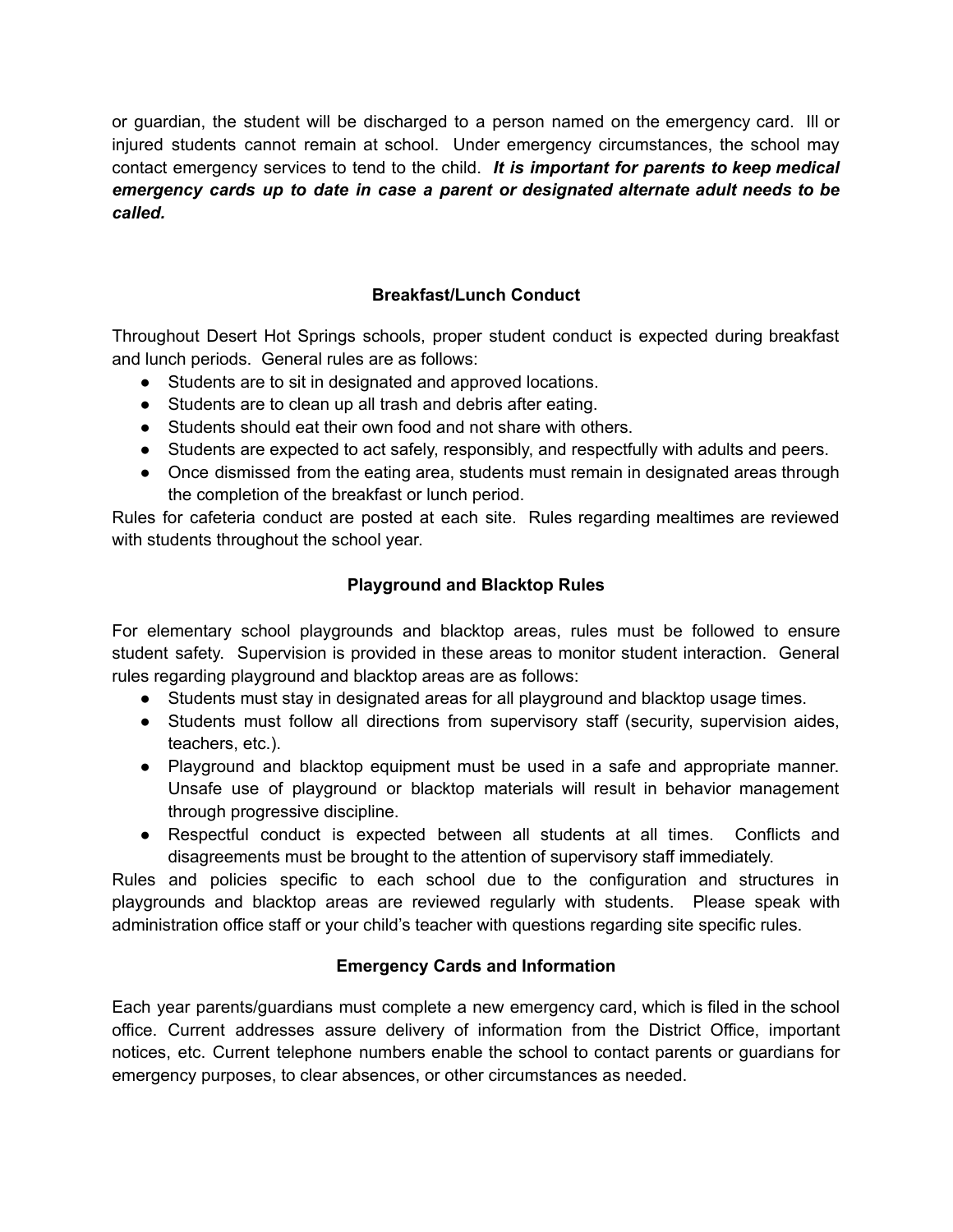### **It is essential that the information on the card is kept current throughout the school year for the school to contact parents when necessary.**

In an emergency, parents/guardians will be the first person called. When parents/guardians are unavailable, the emergency numbers will be used. If you or the emergency contacts cannot be reached, the only option is to use site administrator judgment in obtaining medical attention for a seriously ill or injured child.

### **Emergency Situations**

In the event of an emergency situation, students will be moved to a safe assembly area. Communication from the school will be authorized by PSUSD and made to parents once student safety has been assured. No communication will originate from the school site until such authorization has been granted. Parents must not enter campus during emergency events, as this can compromise student safety. Parent patience during emergency situations is appreciated. Parents arriving to pick up students will report to a check-in location. Parents will not be allowed in the Emergency Assembly Area. A staff member will take a name request from the parent and send for the student. **Parents will be required to show government issued identification during emergency pick-up routines.** This process is intentionally slow and methodical, allowing the school to ensure student safety throughout the process.

## **Digital Citizenship:**

## **Technology and Internet Usage**

Palm Springs Unified School District has stringent policies regarding the appropriate use of technology and internet access. All students have the opportunity to access programs and information from the internet. Parent permission via signed consent and student training is required before access to the internet and/or device is granted. Teacher training and monitoring policies and procedures are in place. Violations of acceptable and instructional use of district provided technology or internet access will result in loss of technology privileges and possible further consequences through progressive discipline processes. Unapproved personal technology usage may lead to consequences regarding further use of site technology resources.

#### **Nondiscrimination in District Programs and Activities**

Equal opportunity for all individuals in district programs and activities, all individuals treated equally no matter what category they identify with. Annual parent notification shall inform parents/guardians of their children's right to a free public education regardless of immigration status or religious beliefs, including information on educational rights issued by the California Attorney general. Alternatively, such information may be provided through any other cost-effective means determined by the Superintendent or designee. Access for Individuals with **Disabilities** 

#### **Education of Children of Military Families**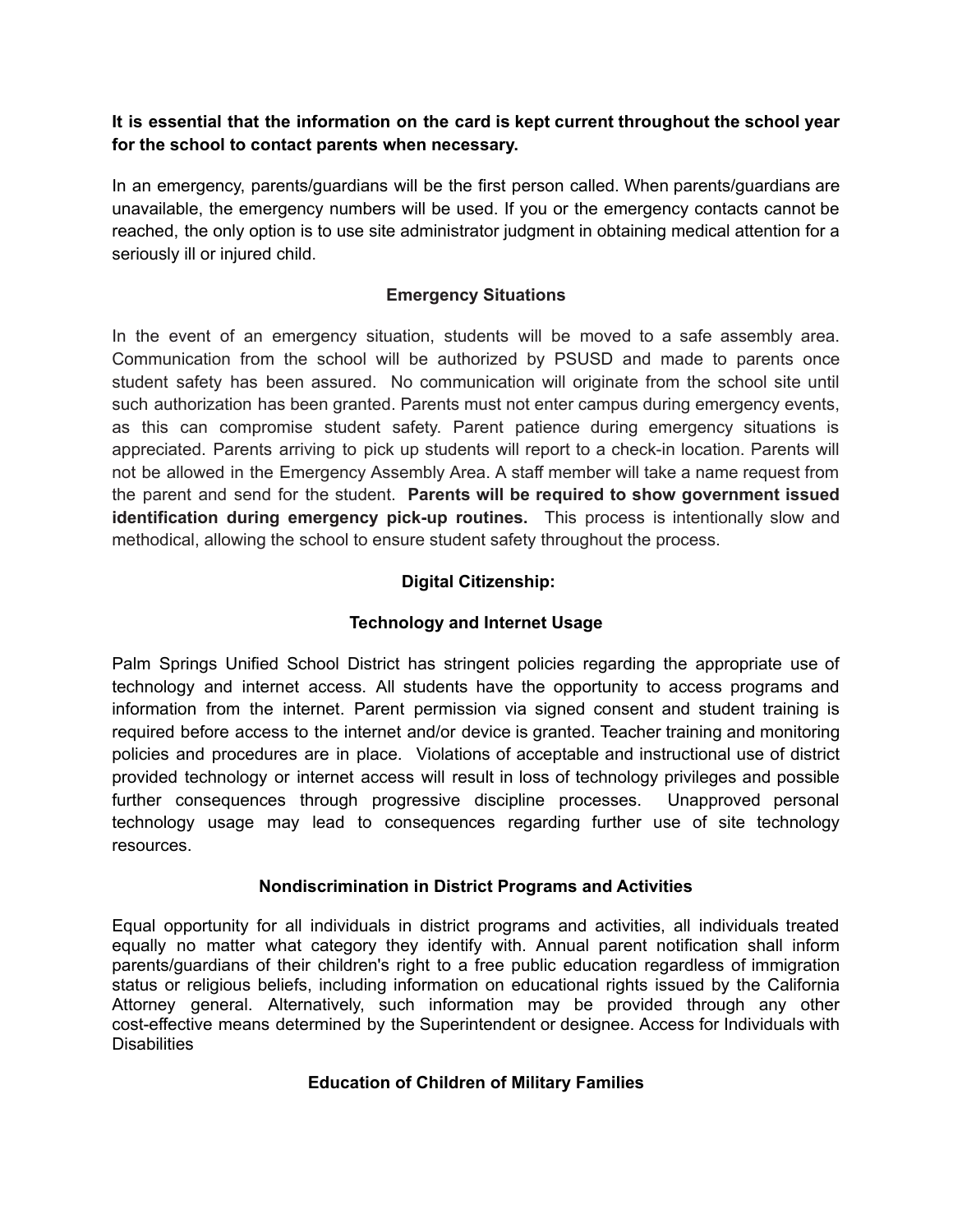Enrollment and Residency

The Superintendent or designee shall facilitate the enrollment of children of military families and ensure that they are not placed at a disadvantage due to difficulty in the transfer of their records from previous school districts and/or variations in entrance or age requirements. (Education Code 49701)

A child of a military family shall be deemed to meet district residency requirements if the parent/guardian, while on active military duty pursuant to an official military order, is transferred or is pending transfer to a military installation within the state. The Superintendent or designee shall accept electronic submission of such a student's application for enrollment, including enrollment in a specific school or program within the district, and for course registration. (Education Code 48204.3)(cf. 5111.1 - District Residency)

When a child of a military family is transferring into the district, the Superintendent or designee shall enroll the student based on unofficial education records, if official records are not yet available. Upon enrollment, the Superintendent or designee shall immediately request the student's official records from the student's previous district. The Superintendent or designee shall allow the student 30 days from the date of enrollment to obtain all required immunizations. (Education Code 49701)

Children of military families face challenges to their academic success caused by the frequent moves or deployments of their parents/guardians in fulfillment of military service. The district shall provide such students with academic resources, services, and opportunities for extracurricular and enrichment activities that are available to all district students.The Superintendent or designee may waive district policies or rules when necessary to facilitate the enrollment, placement, advancement, eligibility for extracurricular activities, or on-time graduation of children of military families, in accordance with the Interstate Compact on Educational Opportunity for Military Children as ratified in Education Code 49700-49704.

#### **Sexual Harassment**

The Board of Education is committed to maintaining an educational environment that is free from harassment and discrimination. The Board prohibits sexual harassment of students by other students, employees or other persons, at school or at school-sponsored or school-related activities. The Board also prohibits retaliatory behavior or action against persons who complain, testify, assist or otherwise participate in the complaint process established pursuant to this policy and the administrative regulation.

The Board strongly encourages any student who feels that he/she is being or has been sexually harassed on school grounds or at school-sponsored or school-related activities or who has experienced off-campus sexual harassment that has a continuing effect on campus, to immediately contact his/her teacher, the principal, or any other available school employee.

The Board is committed to complying with Title IX of the Education Amendments of 1972 (Title IX), 20 U.S.C. 1681 et seq. and its implementing regulations, which prohibit discrimination on the basis of sex in education programs or activities operated by federal financial assistance recipients. Sexual harassment, including sexual violence, is a form of sex discrimination prohibited by Title IX.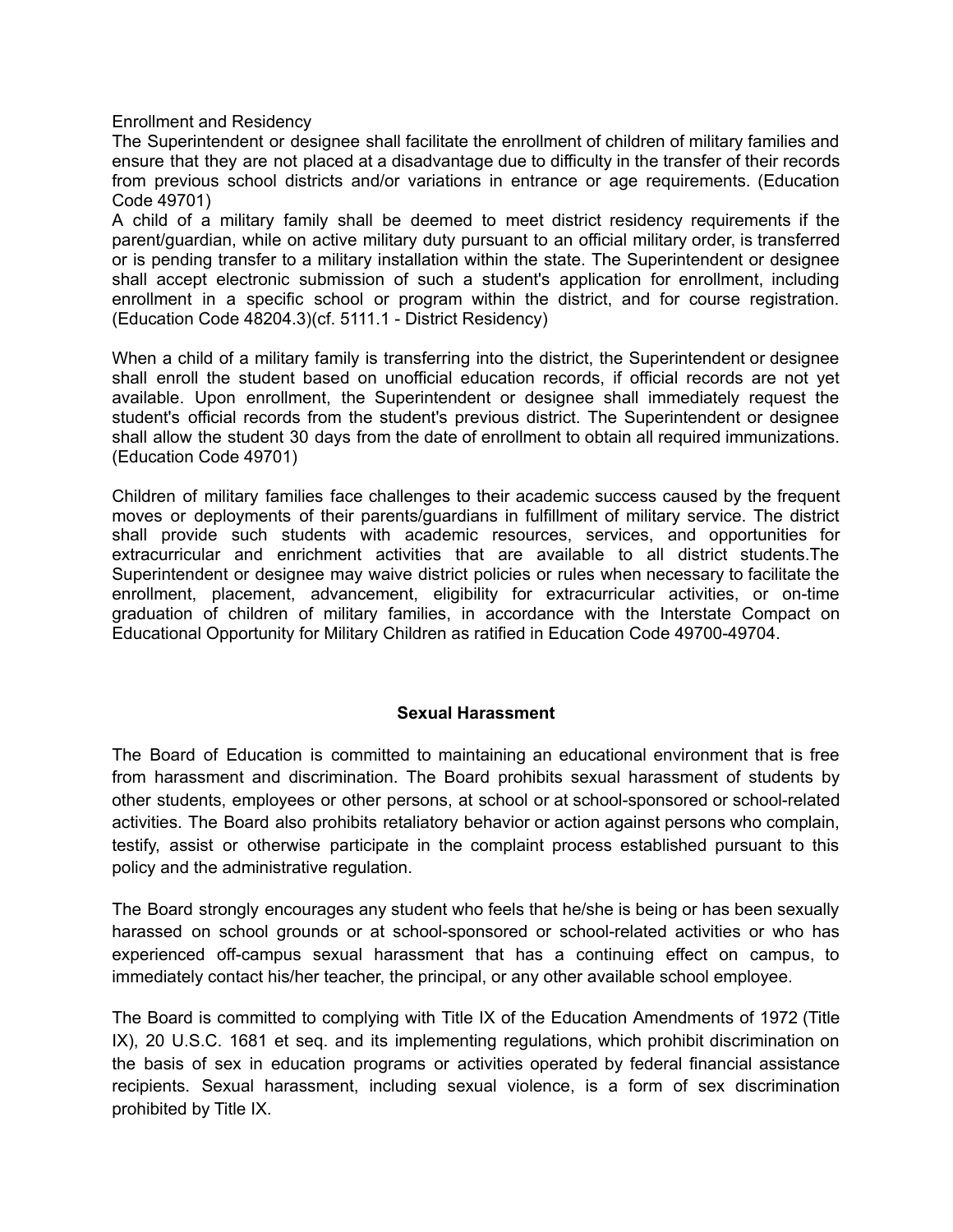The Coordinator or designee shall ensure that all district students receive age-appropriate instruction and information on sexual harassment. Such instruction and information shall include:

- 1. What acts and behavior constitute sexual harassment, including the fact that sexual harassment could occur between people of the same gender
- 2. A clear message that students do not have to endure sexual harassment
- 3. Encouragement to report observed instances of sexual harassment, even where the victim of the harassment has not complained
- 4. A clear message that student safety is the district's primary concern, and that any separate rule violation involving an alleged victim or any other person reporting a sexual harassment incident will be addressed separately and will not affect the manner in which the sexual harassment complaint will be received, investigated, or resolved
- 5. Information about the district's procedure for investigating complaints and the person(s) to whom a report of sexual harassment should be made
- 6. Information about the rights of students and parents/guardians to file a civil or criminal complaint, as applicable
- 7. A clear message that, when needed, the district will take interim measures to ensure a safe school environment for a student who is the complainant or victim of sexual harassment and/or other students during an investigation and that, to the extent possible, when such interim measures are taken, they shall not disadvantage the complainant or victim of the alleged harassment.

## **Complaint Process**

Any student who feels that he/she is being or has been subjected to sexual harassment shall immediately contact his/her teacher or any other employee. A school employee to whom a complaint is made shall, within one school day of receiving the complaint, report it to the principal or the District Coordinator.

Any school employee who observes any incident of sexual harassment involving a student shall take immediate steps to intervene when safe to do so and report this observation to the Coordinator, whether or not the victim files a complaint.

In any case of sexual harassment involving the Coordinator or any other district employee to whom the complaint would ordinarily be made, the employee who receives the student's report or who observes the incident shall report to the Superintendent.

District Coordinator: Asst. Supt. of Educational Services or Designee

150 District Center Drive

Palm Springs, CA 92264

760-883-2703, ext. 4805002